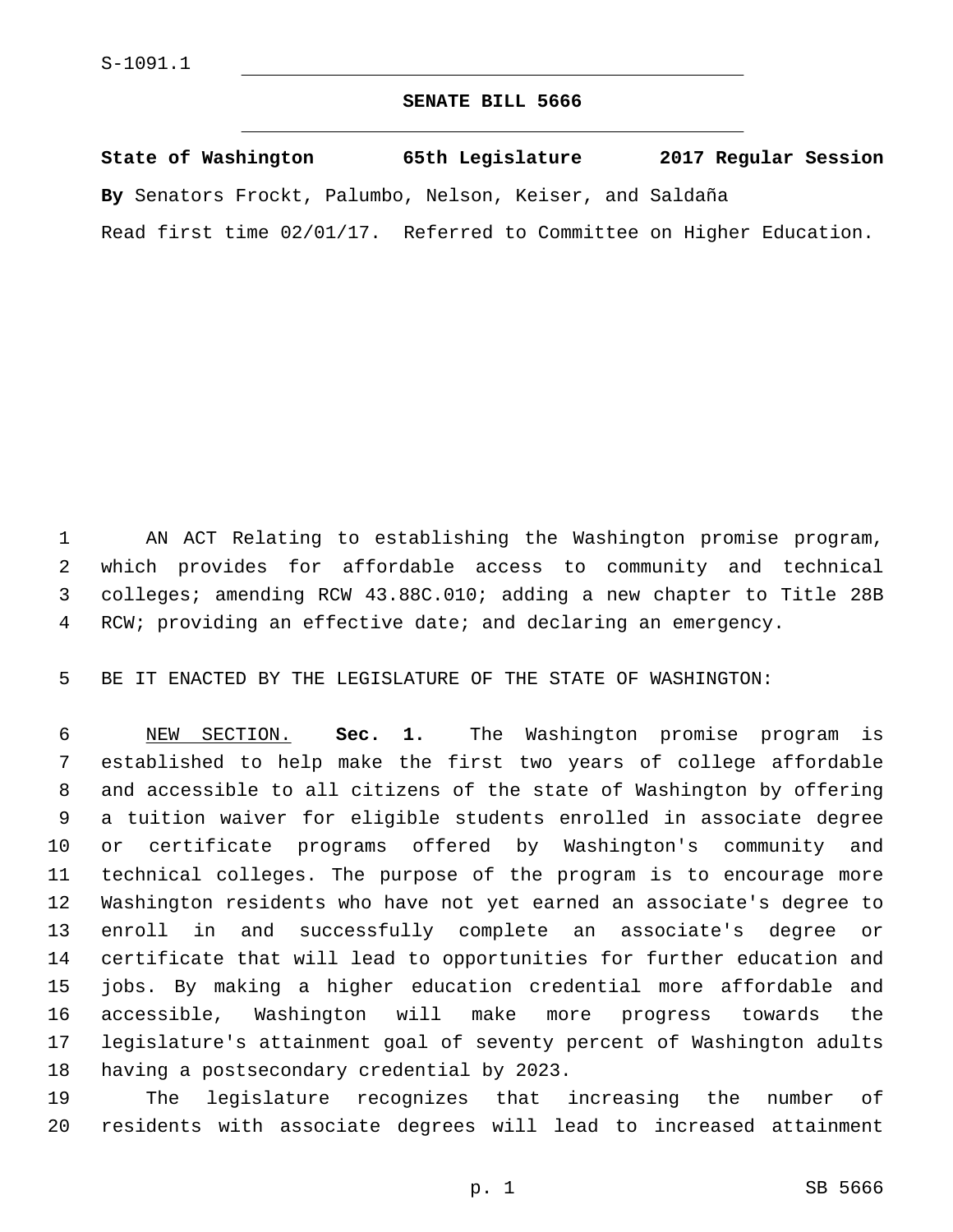for higher level degrees as students may transfer to comprehensive or 2 research universities.

 It is the intent of the legislature to implement the Washington promise program in phases, starting with a free thirteenth year. The legislature recognizes that free thirteenth year and promise programs are proven to significantly increase high school graduation rates by ensuring all high school graduates know they can attend a community or technical college regardless of their family incomes. Thus, investment in these programs is an evidence-based means to improve high school graduation rates and to reduce, or even eliminate, opportunity gaps in postsecondary education for students from underrepresented minority groups, for low-income students, for foster 13 youth, and for students with disabilities.

 NEW SECTION. **Sec. 2.** The definitions in this section apply throughout this chapter unless the context clearly requires otherwise.

 (1) "Board" means the state board for community and technical 18 colleges.

 (2) "Community or technical college" means the community or technical colleges governed under chapter 28B.50 RCW.

(3) "Eligible degree or certificate program" means:

22 (a) An associate degree program;

 (b) Academic programs with credits that can fully transfer via an articulation agreement toward a baccalaureate degree or postbaccalaureate degree at an institution of higher education; or

 (c) Professional and technical programs that lead to a recognized 27 postsecondary credential.

 (4) "Gift aid" means financial aid received from the federal Pell grant, the state need grant program under chapter 28B.92 RCW, the college bound scholarship program under chapter 28B.118 RCW, the opportunity grant program under chapter 28B.50 RCW, the opportunity scholarship program under chapter 28B.145 RCW, or any other state grant or scholarship program that provides funds for educational purposes with no obligation of repayment. "Gift aid" does not include 35 student loans and work-study programs.

(5) "Office" means the office of student financial assistance.

(6) "Program" means the Washington promise program.

 (7) "Resident student" means a student who is a resident student 39 as defined in RCW 28B.15.012.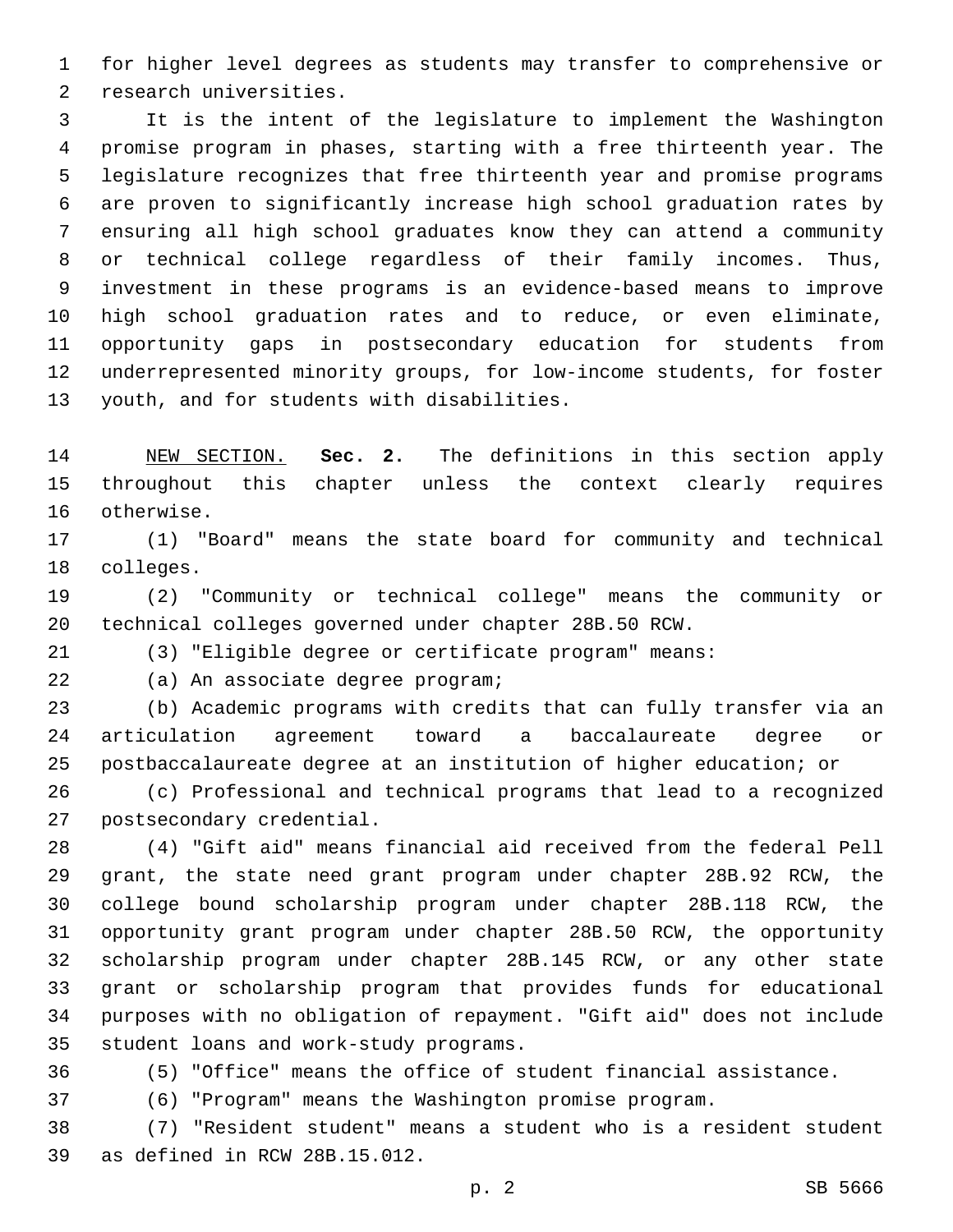NEW SECTION. **Sec. 3.** (1) Subject to availability of amounts appropriated for this specific purpose, the office shall administer the Washington promise program for resident students seeking an associate's degree or certificate from a community or technical college under the terms and conditions in this section.

 (2) To be eligible for the program, a resident student who has not previously earned an associate's degree must be enrolled in a community or technical college in an eligible degree or certificate 9 program.

 (3) Students must complete the free application for federal student aid (FAFSA) or the Washington application for state financial aid each academic year in which they seek eligibility for the 13 program.

 (4) To remain eligible for the program, once a student has earned forty-five credits, the student must maintain a cumulative grade 16 point average of 2.0.

 (5) For the 2018-19 and 2019-20 academic years, eligible students shall receive an award for a free thirteenth year, or three academic quarters, if they meet the following requirements:

 (a) Have graduated high school within the past six calendar months before enrolling in a community or technical college; and

 (b) Have a family income that does not exceed seventy percent of the state median family income, adjusted for family size.

 (6) For the 2020-21 academic year, eligible students shall receive an award for six academic quarters if they meet the following 26 requirements:

 (a) Have obtained a high school diploma or its equivalent within the past six calendar months before enrolling in a community or 29 technical college; and

 (b) Have a family income that does not exceed seventy percent of the state median family income, adjusted for family size.

 (7) For the 2021-22 and 2022-23 academic years, eligible students shall receive an award for six academic quarters if they meet the 34 following requirements:

 (a) Have obtained a high school diploma or its equivalent within the past sixteen calendar months before enrolling in a community or 37 technical college; and

 (b) Have a family income that does not exceed the state median 39 family income, adjusted for family size.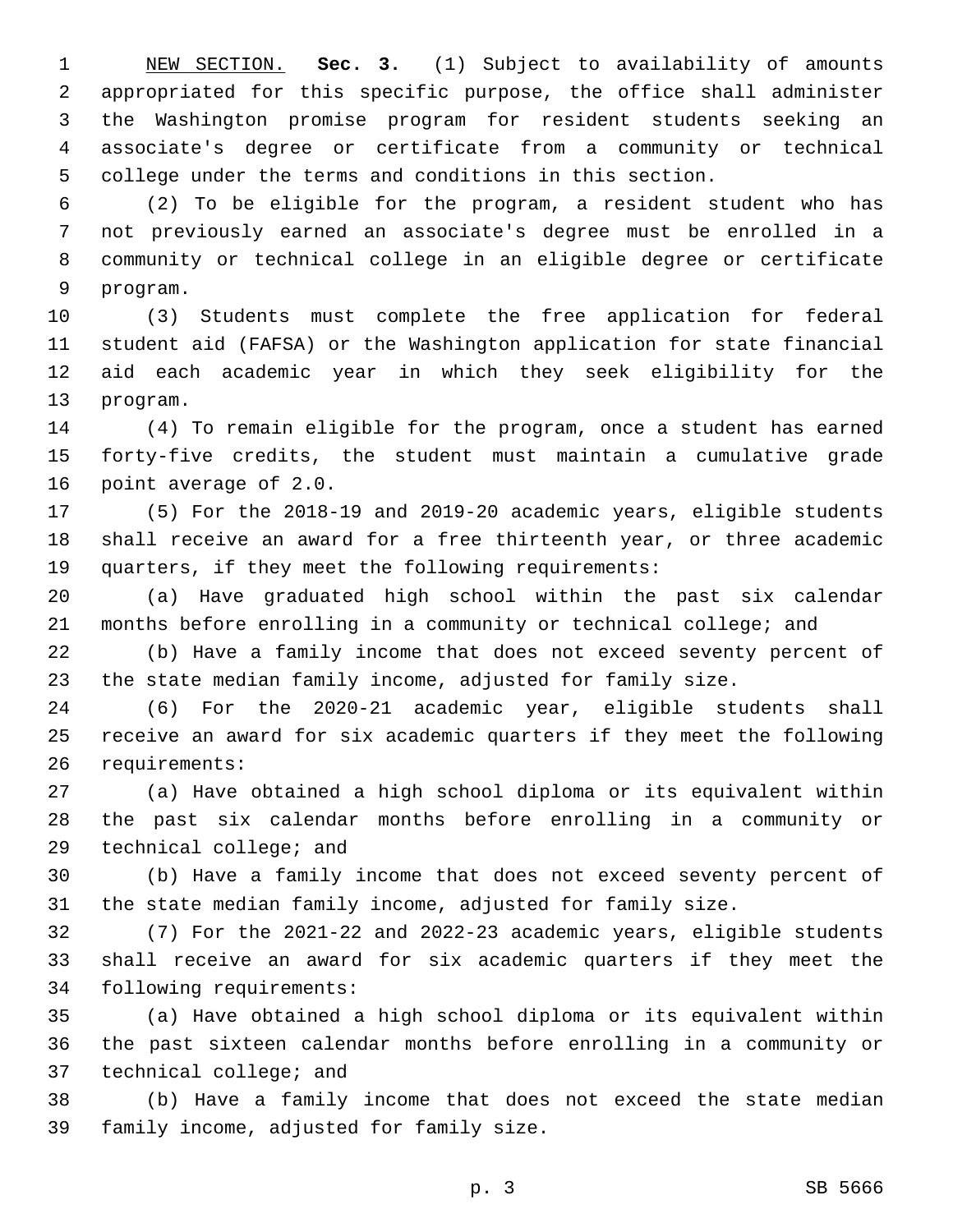(8) Beginning with the 2023-24 academic year, eligible students shall receive an award for six academic quarters if they meet the 3 following requirements:

(a) Have obtained a high school diploma or its equivalent; and

 (b) Have a family income that does not exceed the state median family income, adjusted for family size.6

 (9)(a) The office shall award grants to eligible students for an amount up to the cost of tuition and fees as defined in RCW 28B.15.020, and services and activities fees as defined in RCW 28B.15.041, less all other gift aid. The student shall also receive a cost of attendance stipend if the student meets the criteria in (b) of this subsection. The calculation in this subsection (9)(a) shall 13 not result in a reduction of gift aid.

 (b) Up to one thousand five hundred dollars for books and other related higher education expenses must be provided as a stipend to students with a family income that does not exceed seventy percent of the state median family income. If a student eligible for the stipend under this subsection (9)(b) is enrolled less than full time, the student must receive a prorated portion of the stipend based on the number of credits in which the student is enrolled.

 (10) By December 1, 2019, and annually by December 1st thereafter, the board shall report to the appropriate policy and fiscal committees of the legislature on the following impacts of the 24 program:

 (a) Student enrollment in the eligible degree or certificate 26 programs;

 (b) Student completion rates of credits, certificates, and 28 degrees;

(c) The cost of implementation, including the cost per student;

 (d) Additional resources used to meet student needs, such as counseling, precollege courses, child care, or transportation; and

 (e) The number of students receiving wraparound services, the number of schools providing wraparound services, and the resources 34 needed to provide wraparound services.

 NEW SECTION. **Sec. 4.** The board shall develop a plan to provide all program students who are enrolled at a community or technical college with a quarter-long student success course, during or before their first enrollment period, that teaches essential skills for college success. Essential skills may include tips for study habits

p. 4 SB 5666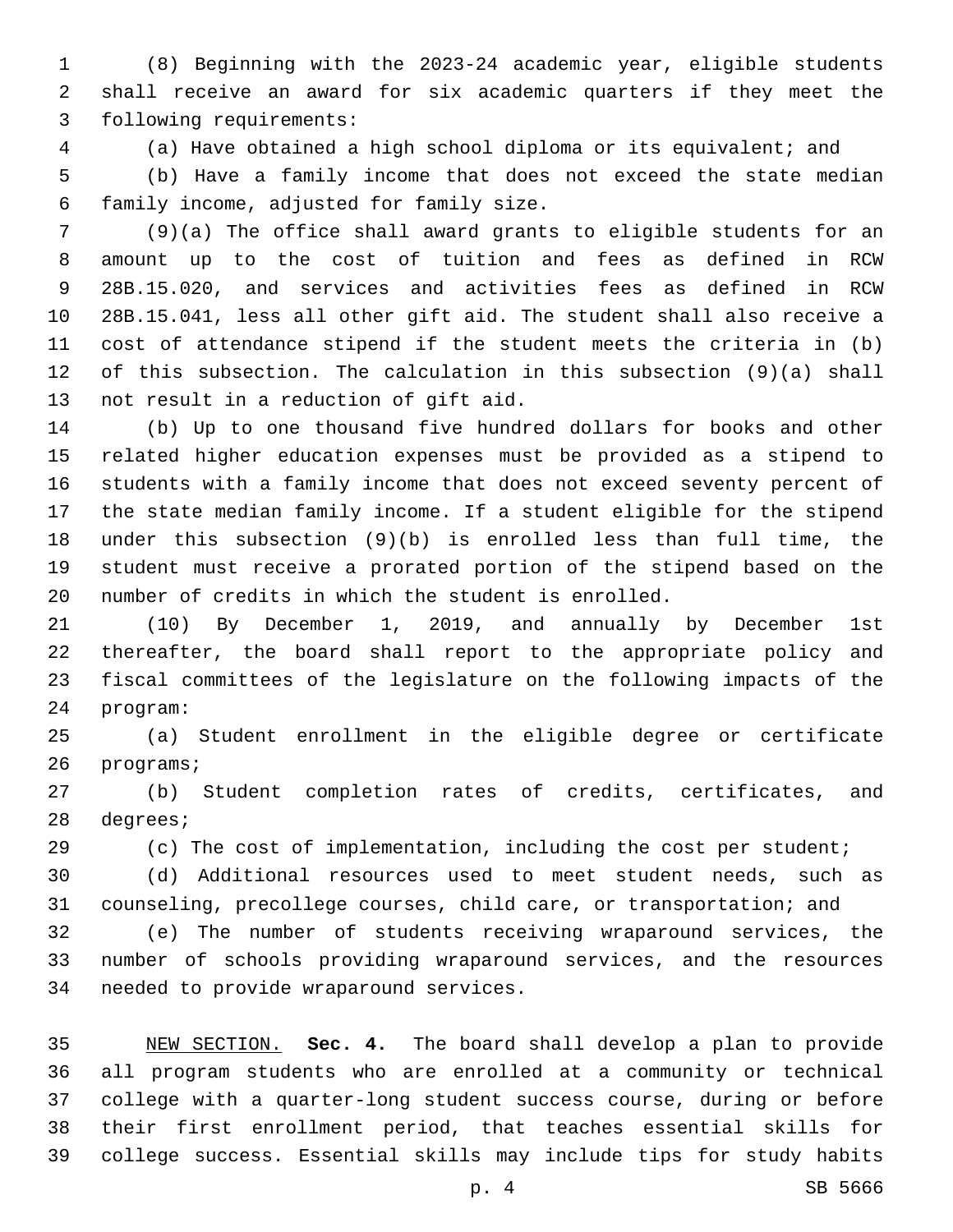and time management, financial aid information and resources, connecting students with advisors, encouraging student mentoring, helping establish student cohorts, and providing information about services available on campus. The plan must address how the board will ensure that students receiving a Washington promise program grant are enrolled in such a course during or before their first quarter of eligibility. The board shall provide the plan to the relevant committees of the legislature by December 1, 2018, and begin implementation of the plan for the 2019-20 academic year.

 NEW SECTION. **Sec. 5.** The Washington state institute for public policy shall conduct a study on the effectiveness of the Washington promise program, including but not limited to: Any increase in enrollments in community or technical colleges; any decreases in enrollments elsewhere in institutions of higher education; changes in student persistence, completion, and time-to-degree rates in eligible degree or certificate programs; and any change in need or delivery of student services. The analysis shall include the fiscal impact of the program on the students, community and technical colleges, and state. The Washington state institute for public policy shall report its findings to the relevant committees of the legislature by December 1, 2023.

 NEW SECTION. **Sec. 6.** The caseload forecast council shall estimate the anticipated caseload of the program and submit this forecast as required in RCW 43.88C.020.

 NEW SECTION. **Sec. 7.** The board may adopt rules to implement this chapter.

 NEW SECTION. **Sec. 8.** If the legislature does not appropriate enough funding to support the statewide implementation of section 3(5) of this act, the board shall provide grants to community or technical college districts to implement the free thirteenth year of the program. The community or technical college districts shall partner with local governments and private entities to secure matching funding for the free thirteenth year. The board shall adopt criteria for the grants, prioritizing aid for at-risk students and programs with funding partners.

p. 5 SB 5666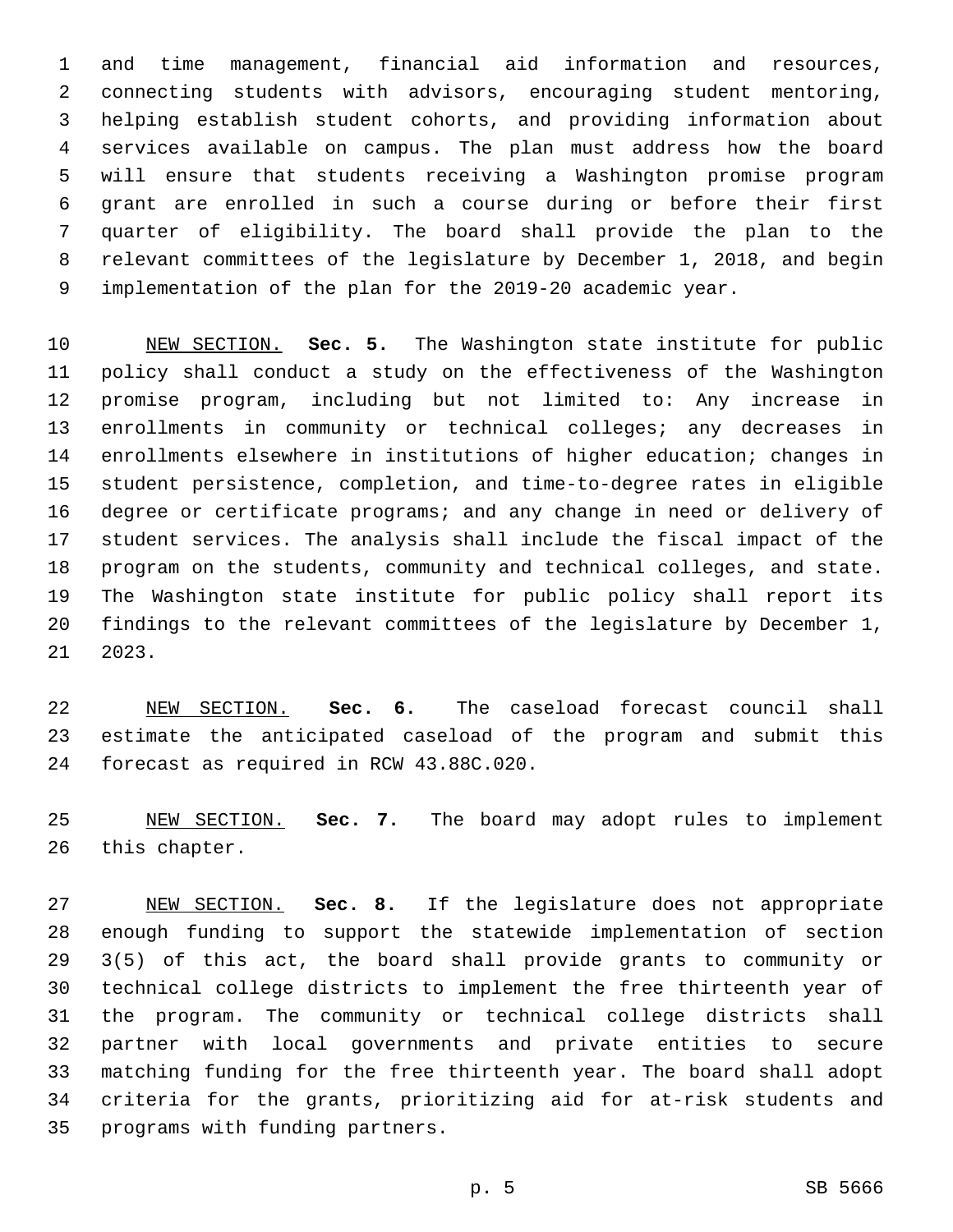NEW SECTION. **Sec. 9.** This chapter may be known and cited as the Washington promise program.

 **Sec. 10.** RCW 43.88C.010 and 2015 c 128 s 2 are each amended to 4 read as follows:

 (1) The caseload forecast council is hereby created. The council shall consist of two individuals appointed by the governor and four individuals, one of whom is appointed by the chairperson of each of the two largest political caucuses in the senate and house of representatives. The chair of the council shall be selected from among the four caucus appointees. The council may select such other 11 officers as the members deem necessary.

 (2) The council shall employ a caseload forecast supervisor to supervise the preparation of all caseload forecasts. As used in this chapter, "supervisor" means the caseload forecast supervisor.

 (3) Approval by an affirmative vote of at least five members of the council is required for any decisions regarding employment of the supervisor. Employment of the supervisor shall terminate after each term of three years. At the end of the first year of each three-year term the council shall consider extension of the supervisor's term by one year. The council may fix the compensation of the supervisor. The supervisor shall employ staff sufficient to accomplish the purposes 22 of this section.

 (4) The caseload forecast council shall oversee the preparation of and approve, by an affirmative vote of at least four members, the official state caseload forecasts prepared under RCW 43.88C.020. If the council is unable to approve a forecast before a date required in RCW 43.88C.020, the supervisor shall submit the forecast without approval and the forecast shall have the same effect as if approved by the council.29

 (5) A councilmember who does not cast an affirmative vote for approval of the official caseload forecast may request, and the supervisor shall provide, an alternative forecast based on 33 assumptions specified by the member.

 (6) Members of the caseload forecast council shall serve without additional compensation but shall be reimbursed for travel expenses in accordance with RCW 44.04.120 while attending sessions of the council or on official business authorized by the council. Nonlegislative members of the council shall be reimbursed for travel expenses in accordance with RCW 43.03.050 and 43.03.060.